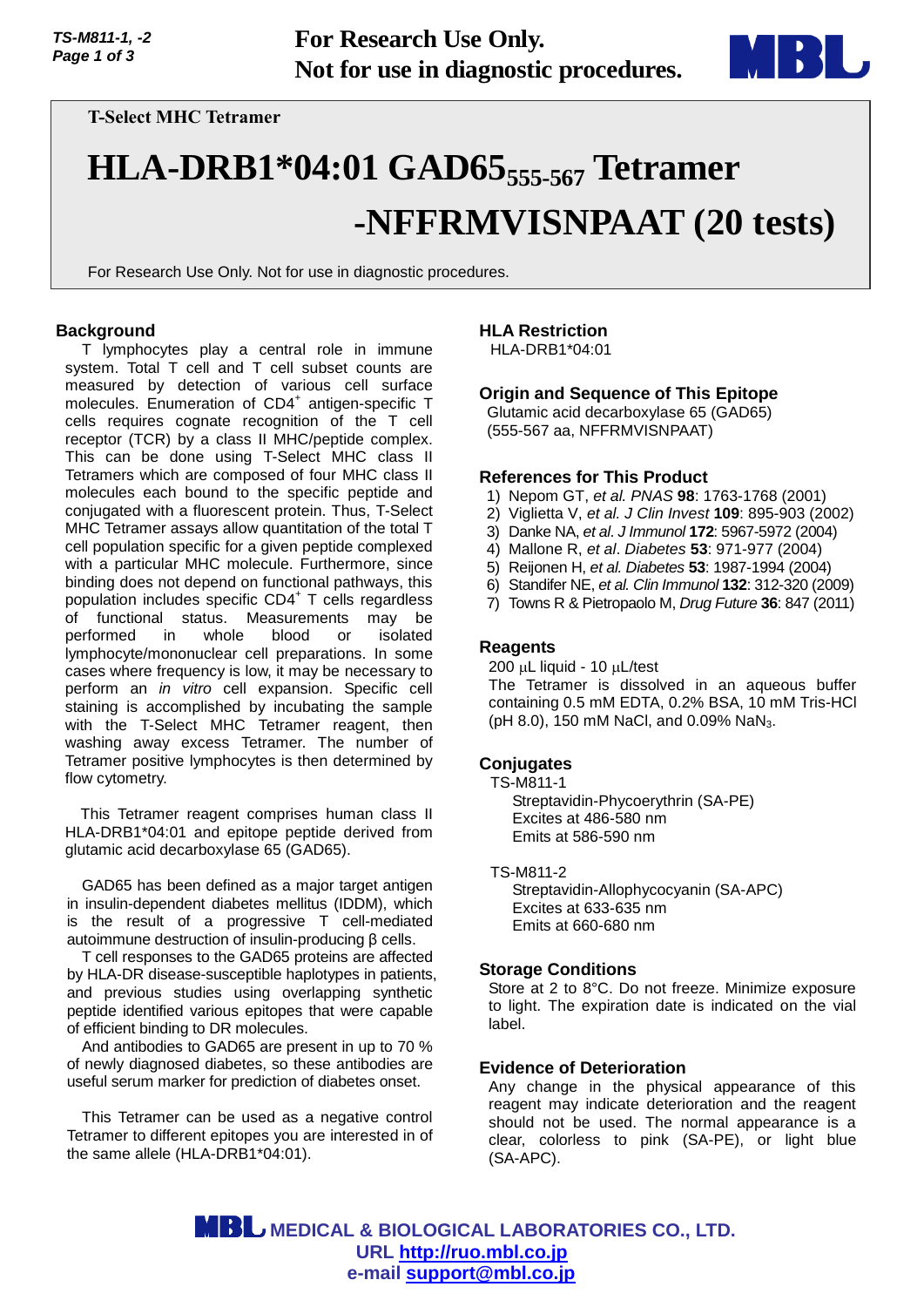# **Usage**

This reagent is for use with standard flow cytometry methodologies.

# **References for T-Select MHC Tetramer**

Altman JD, *et al. Science* **274**: 94-96 (1996) McMichael AJ, *et al. J Exp Med* **187**: 1367-1371 (1998) Bodinier M, *et al. Nat Med* **6**: 707-710 (2000)

# **Statement of Warnings**

- 1. This reagent contains 0.09% sodium azide. Sodium azide under acidic conditions yields hydrazoic acid, an extremely toxic compound. Azide compounds should be flushed with running water while being discarded. These precautions are recommended to avoid deposits in metal piping in which explosive conditions can develop. If skin or eye contact occurs, wash excessively with water.
- 2. Specimens, samples and material coming in contact with them should be handled as if capable of transmitting infection and disposed of with proper precautions.
- 3. Never pipette by mouth and avoid contact of samples with skin and mucous membranes.
- 4. Minimize exposure of reagent to light during storage or incubation.
- 5. Avoid microbial contamination of reagent or erroneous results may occur.
- 6. Use Good Laboratory Practices (GLP) when handling this reagent.

## **Materials Required But Not Supplied**

- 12 x 75 mm polypropylene test tubes
- Transfer pipettes
- Pipettors and disposable pipette tips
- Vortex mixer
- Centrifuge capable of 150 x g or 400 x g
- Aspirator
- PBS
- Red blood cell lysis reagent
- Anti-CD4-FITC, Beckman Coulter, Inc., PN A07750
- 7-AAD Viability Dye, Beckman Coulter, Inc., PN A07704
- Clear Back (human FcR blocking reagent), MBL, PN MTG-001

## **Procedure for Whole Blood**

- 1. Collect blood by venipuncture into a blood collection tube containing an appropriate anti-coagulant.
- 2. Add 10 µL of T-Select MHC Tetramer to each 12 x 75 mm test tube.
- 3. Add 200 µL of whole blood into each test tube.
- 4. Vortex gently.
- 5. Incubate for 30-60 minutes at 2-8°C or room temperature (15-25°C) protected from light.
- 6. Add any additional antibodies (e.g. anti-CD4) and vortex gently.
- 7. Incubate for 30 minutes at 2-8°C protected from light.
- 8. Lyse red blood cells using commercially available reagents.
- 9. Prepare samples according to description of the package insert.
- 10. Store prepared samples at 2-8°C protected from light for a minimum of 1 hour (maximum 24 hours) prior to analysis by flow cytometry.

## **Procedure for Peripheral Blood Mononuclear Cells**

- 1. Prepare peripheral blood mononuclear cells (PBMC) according to established procedures. Cells should be re-suspended at a concentration of 2 x 10<sup>7</sup> cells/mL. 50  $\mu$ L of sample is required for each T-Select MHC Tetramer determination.
- 2. Add 10 µL of Clear Back (human FcR blocking reagent, MBL, PN MTG-001) to each 12 x 75 mm test tube.
- 3. Add 50  $\mu$ L PBMC into each test tube (e.g. 1 x 10<sup>6</sup>) cells per tube).
- 4. Incubate for 5 minutes at room temperature.
- 5. Add 10 µL of T-Select MHC Tetramer and vortex gently.
- 6. Incubate for 30-60 minutes at 2-8°C or room temperature (15-25°C) protected from light.
- 7. Add any additional antibodies (e.g. anti-CD4) and vortex gently.
- 8. Incubate for 30 minutes at 2-8°C protected from light.
- 9. Add 3 mL of PBS or FCM buffer (2% FCS/0.09% NaN3/PBS).
- 10. Centrifuge tubes at 400 x g for 5 minutes.
- 11. Aspirate or decant the supernatant.
- 12. Resuspend the pellet in 500  $\mu$ L of PBS with 0.5% formaldehyde.
- 13. Store prepared samples at 2-8°C protected from light for a minimum of 1 hour (maximum 24 hours) prior to analysis by flow cytometry.

## **Limitations**

- 1. For optimal results with whole blood, retain specimens in blood collection tubes at room temperature, while rocking, prior to staining and analyzing. Refrigerated specimens may give aberrant results.
- 2. Recommended cell viability for venous blood specimens is > 90%.
- 3. Prolonged exposure of cells to lytic reagents may cause white blood cell destruction and loss of cells in the population of interest.
- 4. All red blood cells may not lyse under the following conditions: nucleated red blood cells, abnormal protein concentration or hemoglobinopathies. This may cause falsely decreased results due to unlysed red blood cells being counted as leukocytes.